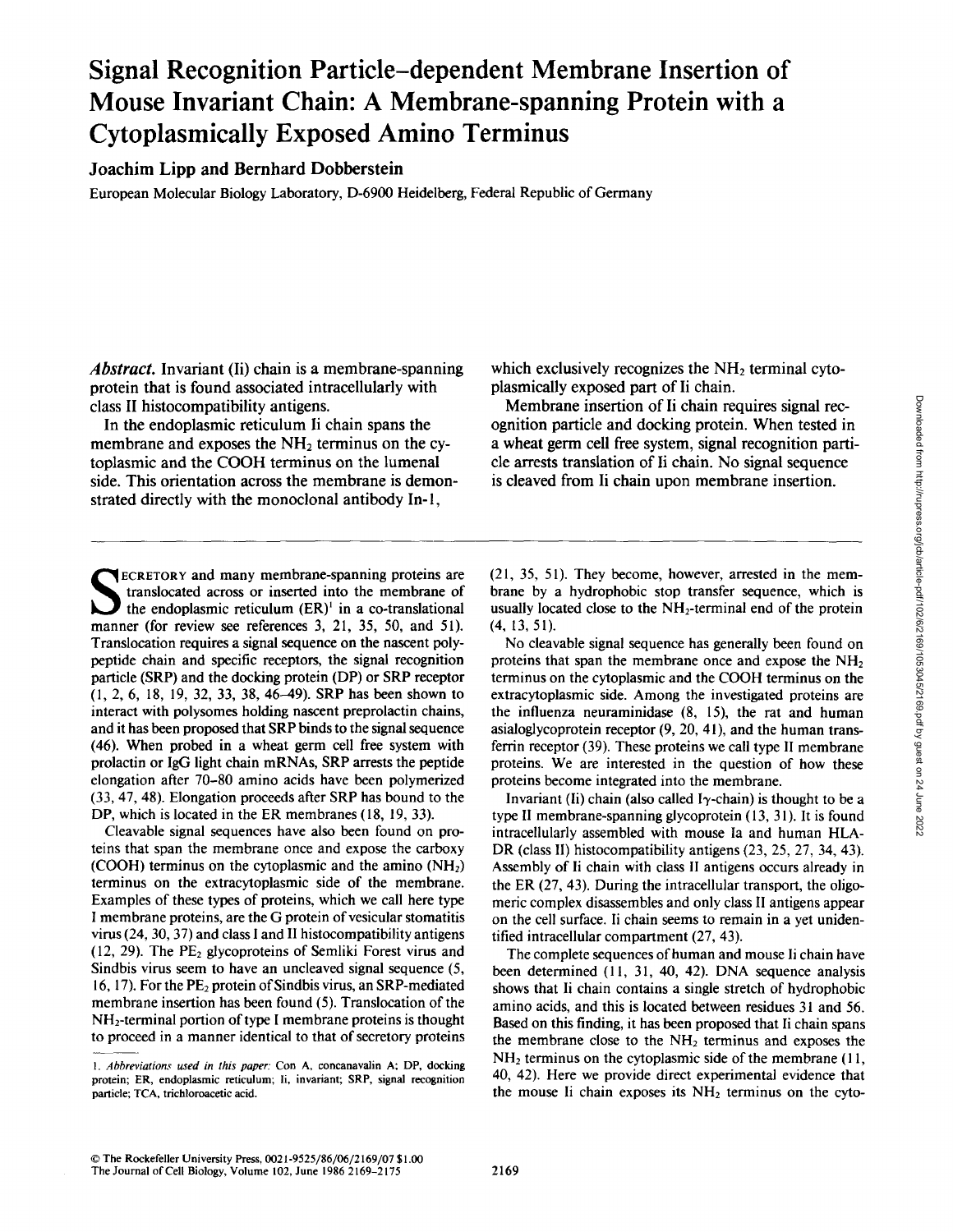plasmic side of ER membranes and that Ii chain is inserted into the membrane in an SRP-dependent manner.

## *Materials and Methods*

#### *Materials*

Concanavalin A (Con A)-Sepharose and protein A-Sepharose were obtained from Pharmacia, Uppsala, Sweden; guanidinium-hydrochloride was from Bethesda Research Laboratories, Bethesda, MD; [<sup>35</sup>S]methionine and ENHANCE were from New England Nuclear, Boston, MA; 7-methyl-guanosine-5'-monophosphate and phenylmethylsulfonyl fluoride were from Sigma, München, FRG.; oligo (dT)-cellulose (type II) was from Collaborative Research, Inc., Waltham, MA; proteinase K was from Merck, Darmstadt, FRG.; RPMI 1640 was from Gibco, Bio-Cult Ltd., Paisley, Scotland; *Staphylococcus aureus* V8 protease was from Miles GmbH, Frankfurt, FRG.; tunicamycin was from Calbiochem, Giessen, FRG.

Monoclonal antibody In-l has been described previously (26) and was a generous gift from Günther Hämmerling.

#### *Methods*

*mRNA Purification and Size Fractionation.* Total mRNA was isolated from the spleens of SL2 mice by a modified guanidinium hydrochloride method (10). Approximately 20 g of frozen spleens were homogenized in 200 ml 6 M guanidinium HCI/1 mM dithiothreitol/20 mM NaAc pH 7.0 (buffer I), using a Sorvall Omni-mixer at full speed for pulses of 30-s each. The homogenate was centrifuged for 5 min at 5,000 g at 4°C. The resulting supernatant was adjusted to pH 5.0 with 4 N acetic acid and the RNA was precipitated by adding half a volume of ice-cold ethanol. Insoluble material was collected by centrifugation and dissolved in 100 ml of buffer 1, adjusted to pH 5, and reprecipitated as above. After centrifugation, the pellet was dissolved in 10 ml 50 mM Tris/HCl, pH 7.5, 120 mM NaCl, 5 mM EDTA, 1% SDS (buffer 2), and extracted twice with phenol/chloroform. Poly (A)<sup>+</sup> RNA was obtained by affinity chromatography on an *oligo(dT)-cellulose* column, mRNA was size fractionated by sucrose gradient centrifugation. Fractions enriched in mRNA that code for Ii chain were identified by cell free translation (see below) and immunoprecipitation (12).

*Cell Free Protein Synthesis.* Total or size fractionated mRNA was translated in a wheat germ cell free system (36). The system was supplemented with either  $2$  A<sub>280</sub> U/ml of dog pancreas microsomes, pretreated with micrococcal nuclease and high salt, and/or 0.1  $A_{280}$ /ml of gradient-fractionated SRP (48). Microsomes were prepared and treated as described previously (16, 32). SRP was prepared essentially as described (48) with the exception that Nikkol was omitted in the fractionation on DEAE Sepharose and in the sucrose gradients. Except when otherwise stated, cell free translation was done at 25"C. Proteins were analyzed by SDS PAGE (28) and bands were visualized by fiuorography (7) using ENHANCE.

*Cell Culture and Labeling of Cells.* B-lymphoma cells (CH I. l.) were cultured in RPM1 1640 medium containing 8% fetal calf serum, l0 U penicillin/ streptomycin, 10  $\mu$ M mercaptoethanol. Cells were washed twice in methioninefree medium and incubated for 20 min at 37°C in the same medium.  $[^{35}S]$ Methionine was added to a final concentration of 400  $\mu$ Ci/ml, and the cells were incubated at 37°C for 60 min. Cells were washed and then solubilized in ice-cold 50 mM Tris-HC1 buffer (pH 7.5) containing 0.15 M NaCl, 5 mM MgCl<sub>2</sub>, 1% Triton X-100. Protease inhibitor phenylmethylsulfonyl fluoride was added to a final concentration of 20  $\mu$ g/ml. Debris were removed by centrifugation at 4°C for 15 min in a microfuge, and the supernatant was used for immunoprecipitation and SDS PAGE. In some experiments glycosylation of asparagine residues was blocked by adding tunicamycin to the cell culture medium to a final concentration of 3  $\mu$ g/ml. After incubation for 150 min at 37°C, cells were labeled as described above.

*Protease Treatments.* A lysate  $(0.5 \text{ ml})$  derived from  $2 \times 10^6$  CH1.1. cells was treated with different amounts (5-50 µg) of *Staphylococcus aureus* V8 protease for 15 min at 30"C. Proteolysis was stopped by addition of trichloreacetic acid (TCA) to a final concentration of 10%. The TCA precipitate was washed twice with 10% TCA/50% acetone to remove the detergent and solubilized in 25  $\mu$ l of sample buffer containing 3% SDS (3). After SDS PAGE, the proteins were transferred onto nitrocellulose filters (44).

In vitro synthesized proteins were digested with protease by adding 1 vol of 2% Triton X-100, 100 mM Tris HCI, oH 7.5, 300 mM NaCI, and *Staphylococcus aureus* V8 protease to a final concentration of 50  $\mu$ g/ml and incubating the sample for 15 min at 30°C. Proteolysis was stopped by addition of phenylmethylsulfonyl fluoride (20  $\mu$ g/ml). For proteolysis of immunoadsorbed Ii chain, In-1 antibody and protein A-Sepharose were added to either a CH1.1. cell lysate or a cell free lysate (12). The mixture was incubated for 60 min and the Sepharose beads with bound IgG and Ii chains washed and resuspended in 20  $\mu$ l of 10 mM Tris-HCl pH 7.5 and 50  $\mu$ g/ml of *Staphylococcus aureus* V8 protease. After incubation for 15 min at 30°C, protein fragments were immediately analyzed by SDS PAGE.

*lmmunoblotting.* Proteins were electrophoretically transferred from SDS polyacrylamide gels onto a nitrocellulose filter (44). The nitrocellulose filter was washed twice for 20 min in phosphate-buffered saline (PBS) containing 10% newborn calf serum, then treated for 90 min with cell culture supernatant containing In-1 antibody, washed 4x in PBS/newborn calf serum and once in PBS/newborn calf serum containing 0.05% Triton X-100. Bound antibody was detected with rabbit anti-rat lgG coupled to horseradish peroxidase and stained with diaminobenzidine (44).

*Binding of Proteins to Con A-Sepharose.* After translation of spleen cell mRNA in a  $25-\mu l$  wheat germ cell free system in the presence of rough microsomes, membranes were pelleted by centrifugation for 20 min at 10,000 rpm at 4"C, They were then solubilized in 0.5% Triton X-100, 150 mM NaCI, 50 mM Tris-HCl, pH 7.5, 1 mM CaCl<sub>2</sub>, 1 mM MnCl<sub>2</sub>, and 4  $\mu$ g/ml of phenylmethylsulfonyl fluoride and then 50  $\mu$ l of Con A-Sepharose was added (a slurry containing beads to solubilization buffer in a 1:1 ratio). The mixture was incubated for 60 min at room temperature. Beads were then washed three times with 100 mM acetate at pH 6, 150 mM NaCl, 1 mM MnCl, 1 mM CaCl<sub>2</sub>, and 1 mM MgCl<sub>2</sub>. To the pelleted beads sample buffer for SDS PAGE was added and proteins analyzed as described (28).

# *Results*

To characterize the disposition of Ii chain across the membrane of the ER, we translated mRNA from mouse spleen cells in a wheat germ cell free system in the presence of microsomal membranes derived from dog pancreas. In such a system membrane proteins become inserted into the membrane asymmetrically in the same way as in the cell and the orientation across the membrane can be determined by protease treatment (24, 37). Protease will cleave only that part of a membrane protein that is exposed on the cytoplasmic side, whereas the lumenally disposed part is protected by the membrane. The orientation of the protein across the membrane can then be deduced, if the means exist for detecting the COOH or NH2 termini of the protein. Since we could make use of a monoclonal antibody specific for Ii chain, we tested whether the antibody recognizes exclusively either the lumenally or the cytoplasmically disposed portion of Ii chain. Depending on the location of the antigenic determinant of In- **1**  we would be able to discriminate between the two possible orientations of Ii chain across the membrane.

#### *Mouse li Chain Spans the Membrane*

**When spleen mRNA is translated in the wheat germ cell free system and labeled proteins are immunoprecipitated with monoclonal In-1 antibody, a 25-kD form of Ii chain is selected (Ii') (Fig. !, lane I). When translation is performed in the presence of microsomal membranes, a 3 l-kD protein is synthesized and this has the same molecular weight as the authentic Ii chain synthesized in vivo (Fig. 1, lane 2). The latter form is glycosylated, whereas the former is not (see below). Both forms have been described previously (40). Due to the binding to protein A or Con A, the heavy chains of IgG are also precipitated (Fig. 1, lanes 1, 2, 3, 5, and 6). IgG is a typical secretory protein that is translocated across microspinal membranes and therefore can be used to assess the intactness of the microsomal membranes. After digestion with proteinase K no Ii chain-related protein can be precipitated with In-1 antibody (Fig. 1, lane 3). Heavy chain of IgG,**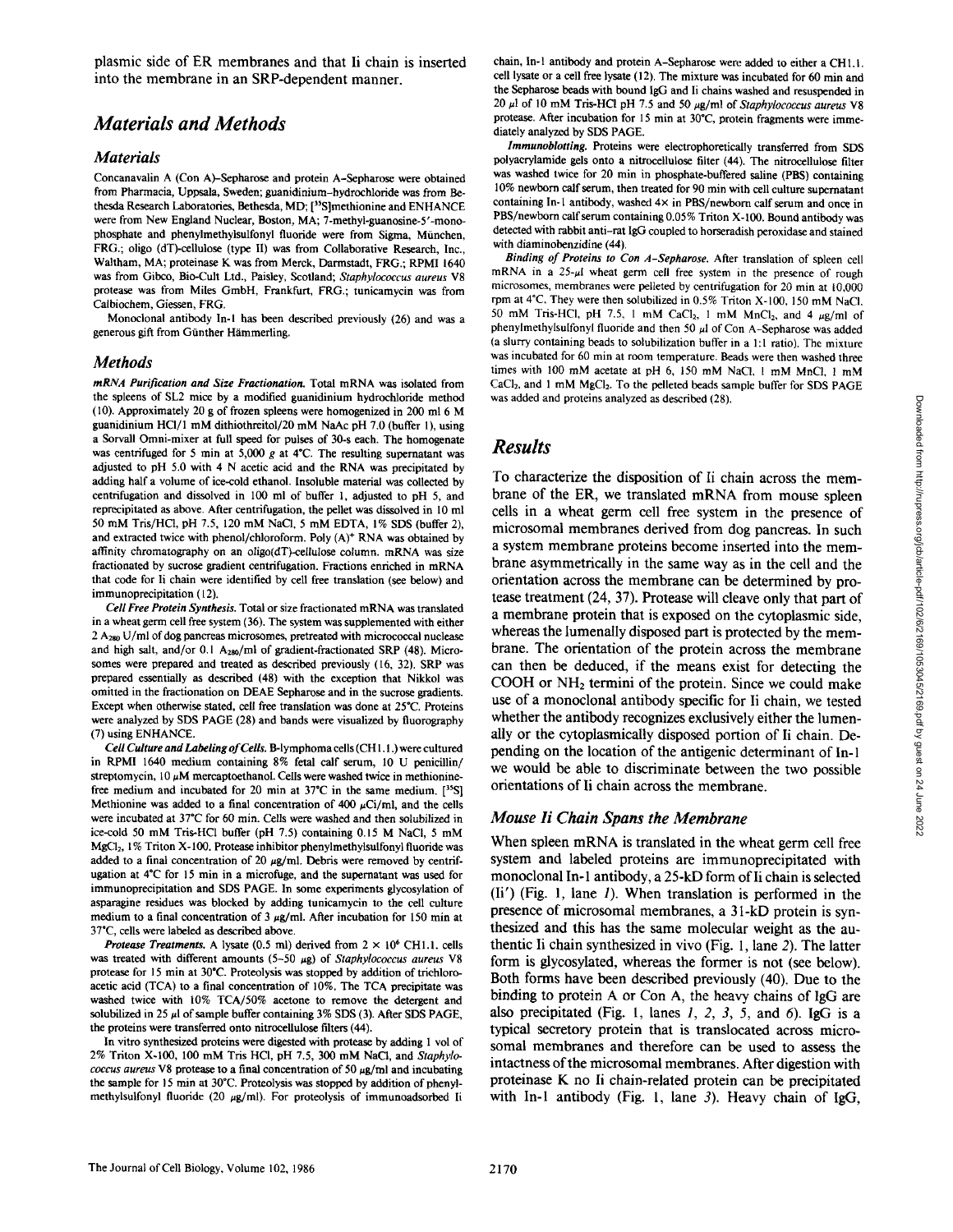

*Figure 1.* Protease digestion of Ii chain from intact and detergentsolubilized microsomal vesicles, mRNA from mouse spleen cells was translated in a wheat germ cell free system in the absence (lane 1) or presence of dog pancreas microsomal membranes (lanes 2-7). After translation, proteinase K, 0.5 mg/ml final concentration (lanes 3 and 6), or proteinase K and  $0.5\%$  Triton X-100 (lanes 4 and 7) were added and the mixture incubated for 15 min at 30°C. Ii chain was immunoprecipitated using In-1 antibody and protein A-Sepharose (lanes *1-4).* Glycoproteins were isolated by binding to Con A-Sepharose (lanes *5-7).* Antigens were separated by SDS PAGE and visualized by fluorography. *Ii,* membrane inserted and glycosylated invariant chain, *li',* unglycosylated form of Ii chain. H, heavy chain of IgG that binds to protein A-Sepharose and Con A-Sepharose.

however, is readily precipitable, demonstrating that a protection against protease digestion has been obtained for proteins located in the lumen of microsomal vesicles. When Triton X-100 is used together with proteinase K, the lumenally located heavy chain of IgG is digested, indicating that protection is dependent on the intact membrane barrier (Fig. l, lanes 4 and 7).

The inability for In-1 antibody to precipitate Ii chain after protease digestion of intact microsomes could indicate that the antibody recognizes the part of the polypeptide chain that is exposed on the cytoplasmic side of the membrane. To detect processed Ii chain, we used Con A-Sepharose. Ii chain is known to be glycosylated and should therefore bind to Con A  $(43)$ . It furthermore is the major <sup>35</sup>S-labeled glycoprotein synthesized by spleen cells and should therefore be readily detectable among the spleen cell glycoproteins. Fig. 1, lane 6 shows that this is indeed the case and that proteinase K treatment of microsomal vesicles reduces the size of Ii chain by  $\sim$ 3 kD. This reduction in size indicates that mouse Ii chain, as its human counterpart, spans the membrane and exposes ~30 amino acid residues on the cytoplasmic side of the membrane. This result also demonstrates that the cytoplasmic portion is essential for the recognition of Ii chain by In-1 antibody.

#### *In-1 Antibody Recognizes the NH<sub>2</sub>-Terminal Portion of Ii Chain*

To determine the recognition site for In- 1 on Ii chain, proteolytic fragments of Ii chain were generated using *Staphylococ-* *cus aureus* V8 protease.

Mouse CH 1.1. cells, which express relatively large amounts of Ii chain, were labeled for 1 h with [35S]methionine and Ii chains were precipitated with In-1 antibody. Immunoprecipitated polypeptides were characterized by SDS PAGE, either directly (Fig. 2, lanes 1 and 4) or after treatment with 5  $\mu$ g/ ml (Fig. 2, lane 2) or 50  $\mu$ g/ml (Fig. 2, lane 3) V8 protease. As expected, Ii chain and a 41-kD protein were precipitated with the In-1 antibody (26, 52, 53). The 41-kD protein is an Ii gene product generated most likely by differential splicing (52). With increasing concentrations of the V8 protease, Ii chain was digested into three major polypeptides, labeled A, B, and C (Fig. 2). Polypeptide A has a molecular weight of  $\sim$ 29 kD, B of  $\sim$ 20 kD, and C of  $\sim$ 10 kD. It appears that the cleavage of A generates fragments B and C adding up to the molecular weight of 29 kD.

To obtain information about the location of the three proteolytic fragments in the linear structure of the Ii chain, the same digestion was performed on [35S]cysteine-labeled Ii chain. A single cysteine residue is known to occur in Ii chains and this residue is located in the  $NH<sub>2</sub>$ -terminal portion (11, 31, 42). Fig. 2, lanes  $5-7$  shows the results obtained with  $[35]$ cysteine-labeled Ii chains before (lane 5) or after the digestion with 5  $\mu$ g/ml (lane 6) or 50  $\mu$ g/ml (lane 7) of V8 protease. Ii chain and the fragments A and C are radioactively labeled with cysteine, but not fragment B. Thus, *Staphylococcus aureus* V8 protease cuts the Ii chain essentially twice giving rise to three polypeptides labeled A, B, and C in Fig. 2.

To demonstrate the location of the fragment C within the polypeptide chain directly, we introduced a gradient of label into Ii chain, mRNA from spleen cells was translated in the presence of microsomal membranes. 1 min after the start of translation, 7-methyl-guanosine was added to synchronize mRNA translation. After different time intervals (Fig. 3), unlabeled methionine was added to a final concentration of



*Figure 2.* Digestion of Ii chain with *Staphylococcus aureus* V8 protease. Mouse CHI.I. cells were labeled for 1 h with either [35S] methionine (lanes *1-4*) or [<sup>35</sup>S]cysteine (lanes 5-7). Ii antigens were immunoprecipitated and incubated with no protease (lanes  $1, 4$ , and 5) or with 5  $\mu$ g/ml (lanes 2 and 6) or 50  $\mu$ g/ml V8 protease (lanes 3 and  $7$ ) for 15 min at 30 $^{\circ}$ C. The positions of glycosylated Ii chain, the 41-kD polypeptide, and fragments  $A$ ,  $B$ , and  $C$  which are generated upon cleavage with *Staphylococcus aureus* V8 protease are indicated,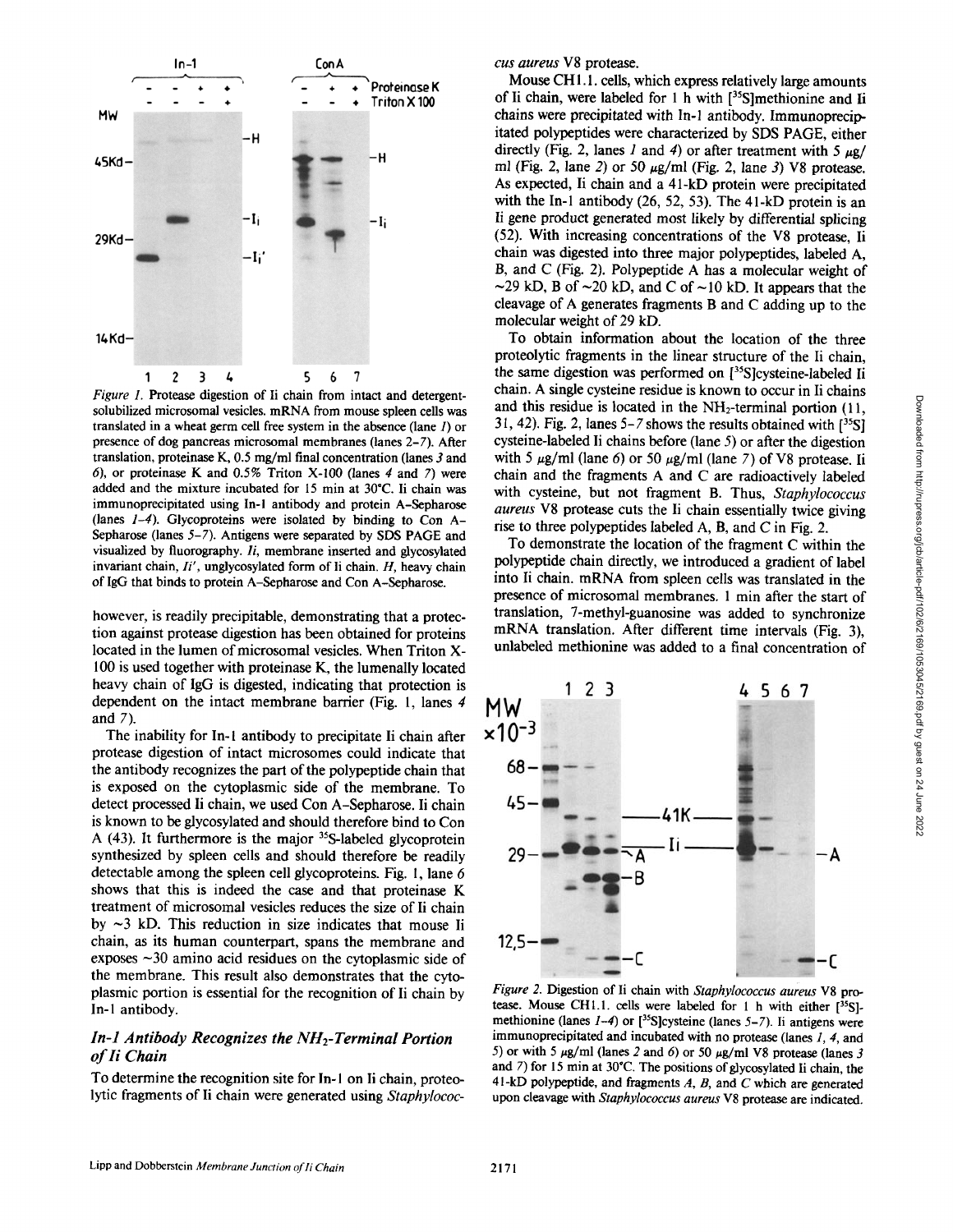

*Figure* 3. Pulse labeling of Ii chain and its fragments generated by *Staphylococcus aureus* V8 protease digestion, mRNA from mouse spleen cells was translated in a wheat germ cell free system in the presence of dog pancreas microsomes with [<sup>35</sup>S]methionine as label. To synchronize translation 7-methyl-guanosine-5'-monophosphate was added after 1 min. Different lengths of pulse were achieved by adding unlabeled methionine at the times indicated in the figure. Antigens were immunoprecipitated as described, digested with  $10 \mu g$ / ml V8 protease for 15 min at 30°C, and characterized by SDS PAGE and fluorography. Radioactivity in bands  $A$  (O),  $B$  ( $\bullet$ ), and  $C$  ( $\times$ ) (see Fig. 2) was quantitated by densitometry. The constant amount of label in peptide C indicates that it is localized close to the  $NH_{2-}$ terminal end. Two scales were used because of different amounts of label in the fragments  $A$ ,  $B$  and  $C$ .

10 mM to chase the radioactive methionine. The Ii chain was immunoprecipitated, digested with *Staphylococcus aureus* V8 protease, and characterized by SDS PAGE and autoradiography. The amount of label in fragments A, B, and C was then determined by densitometry of the autoradiograph (Fig. 3). It can be predicted that label in a polypeptide fragment located close to the NH<sub>2</sub>-terminal end will remain constant, whereas label in fragments located close to the COOH-terminal end will increase with time of the pulse. As can be seen in Fig. 3, the label in fragment C remains constant while label in fragments A and B increases with the length of the pulse. This clearly demonstrates that fragment C is located close to the NH2-terminal end of Ii chain.

To demonstrate that the C fragment from in vivo synthesized Ii chain is also recognized by In-1 antibody, we characterized Ii chain and its fragments by immunoblotting with In-1 antibody. Total protein from CH 1.1. cells either before or after digestion with *Staphylococcus aureus* V8 protease was separated by SDS PAGE, blotted onto nitrocellulose filter, and developed with In-I antibody. Fig. 4 shows that Ii chain and the 41-kD protein are recognized by In-1 antibody (lane 1) as well as after V8 protease digestion the 10-kD fragment C (lane 2). Thus, we conclude that also in vivo the  $NH_2$ terminal fragment of Ii chain carries the determinant required for the binding to In-1 antibody.

To locate the first cleavage site in Ii chain, which removes a segment of  $\sim$ 1 kD (see Fig. 2, lane 2), membrane-inserted Ii chain was digested with *Staphylococcus aureus* V8 protease on intact microsomes and then immunoprecipitated. As no molecular weight shift could be detected under these conditions, it can be concluded that all cleavage sites for V8 protease must be located on the lumenal side (data not shown).

 $123$  $41K \mathbf{I}$ i –



*Figure 4.* In-I antibody recognizes proteolytic fragment C of li chain synthesized by CHI.I. cells.  $1 \times 10^7$  mouse CH1.1. cells were detergent solubilized and nuclei removed by centrifugation at  $5,000$  g for 10 min. Solubilized antigens were treated either with no protease (lane  $I$ ) or with 5  $\mu$ g/ml (lane 2) or 50  $\mu$ g/ml (lane 3) V8 protease for 15 min at 30"C and then precipitated with 10% TCA, 50% acetone. After resolubilization in SDS-containing sample buffer, proteins were separated by SDS PAGE. After transfer onto nitrocellulose, proteins were reacted with In-I antibody and visualized by peroxidase-coupled anti-rat antibody and diaminobenzidine stain-

> *Figure 5.* Ii chain is synthesized without a cleavable signal sequence. Mouse CH 1.1. cells were labeled for 1 h with [35S]methionine in the absence (lane  $I$ ) or presence (lane  $2$ ) of  $3 \mu g/ml$  tunicamycin (added 150 min before labeling), mRNA from mouse spleen cells was translated in a wheat germ cell free system (lane 3). Antigens were precipitated with In-I antibody, *li,* glycosylated Ii chain, *li',* unglycosylated Ii chain integrated (lane 2) or not integrated (lane 3) into membranes of the ER. M, molecular weight markers.

## *li Chain Is Synthesized without a Cleavable Signal Sequence*

Membrane proteins which expose the  $NH<sub>2</sub>$  terminus on the lumenal side of the ER are usually synthesized with a cleavable signal sequence (35, 51). In contrast, proteins that expose the NH2-terminal end on the cytoplasmic side, like the influenza neuraminidase and the rat and human asialoglycoprotein receptor, are synthesized without a cleavable signal sequence (15, 20, 41). We therefore asked whether Ii chain is also synthesized without a cleavable signal sequence. In glycoproteins, the presence or absence or a cleavable signal sequence can be determined by comparing the molecular weight of the translation products synthesized in a cell free system in the absence of microsomal membranes with those synthesized in vivo in the presence of tunicamycin. Tunicamycin is known to prevent glycosylation but does not interfere with membrane insertion and cleavage of a signal sequence. As can be seen in Fig. 5, Ii chain is synthesized in CH 1.1. cells in the presence of tunicamycin as a 25-kD polypeptide chain. The identical molecular weight is found for the Ii chain when it is synthesized in a wheat germ cell free system in the absence of microsomal membranes.

#### *Membrane Insertion of li Chain Is SRP Dependent*

For proteins that are translocated across the membrane of the ER, it is known that SRP and DP are required for their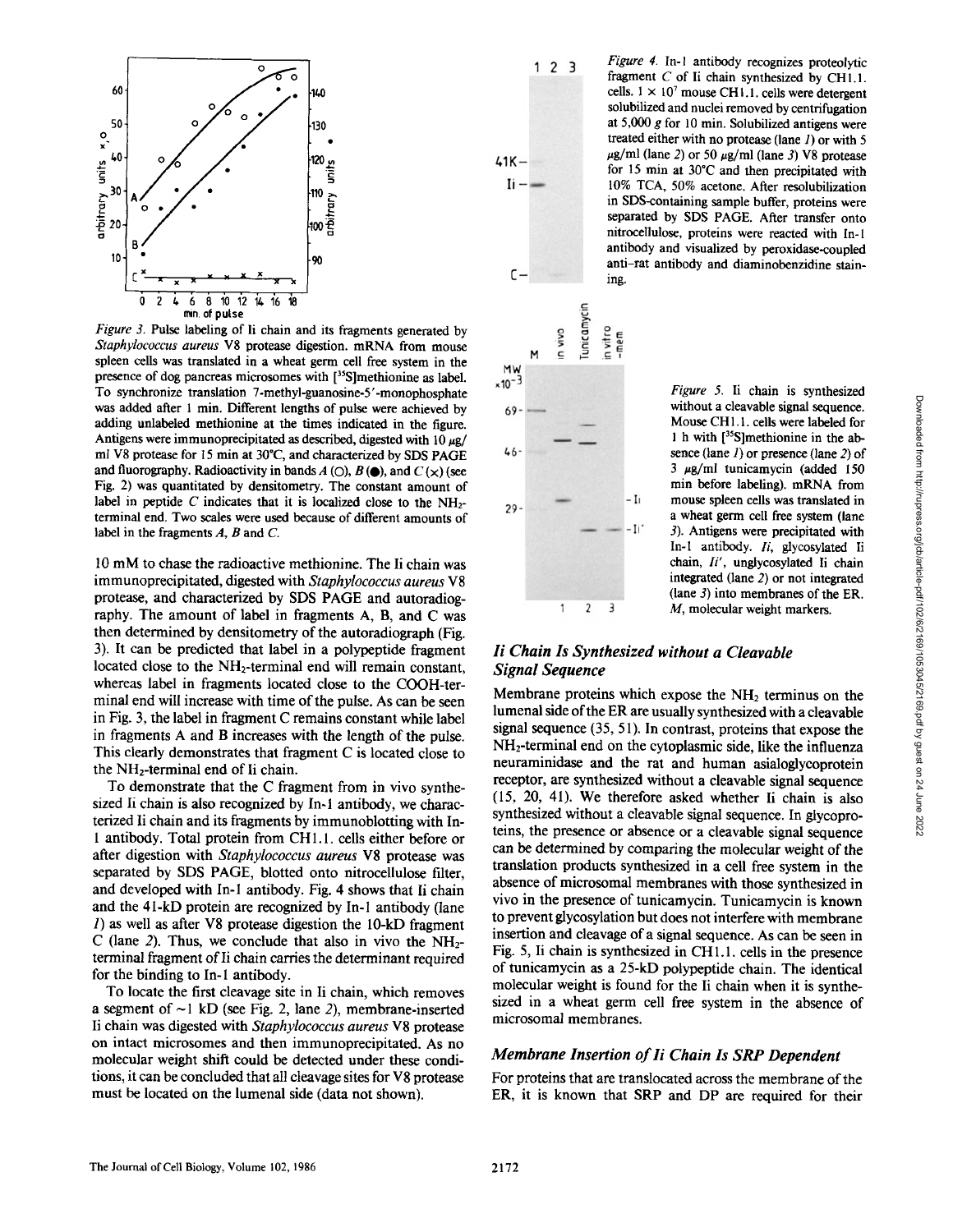

*Figure 6.* SRP-dependent insertion of Ii chain into microsomal membranes. Spleen cell mRNA was translated in the wheat germ cell free system and synchronized after 5 min by 7-methyl-guanosine (lane 1). Translation was supplemented with saltwashed microsomal membranes  $(RM_k)$ (lane 2) or SRP (lanes  $\beta$  and  $\beta$ ). In lane  $\beta$ ,  $RM<sub>K</sub>$  were added after 15 min of synthesis in the presence of SRP.

insertion into the membrane (33, 42). For one membrane protein, which is synthesized without cleavable signal sequence, it has been found that SRP and DP are required for membrane insertion but no arrest in elongation was observed (2). As demonstrated above, Ii chain is synthesized without a cleavable signal sequence, spans the membrane, and exposes the  $NH<sub>2</sub>$  terminus on the cytoplasmic side. We tested therefore whether this type of protein requires SRP and DP for membrane insertion and whether elongation could be arrested by SRP. When Ii chain was translated in a wheat germ cell free translation system, the 25-kD unglycosylated form of Ii chain was synthesized (Fig. 6, lane 1). When salt-washed rough microsomes, depleted of SRP, were added, no shift of molecular weight could be detected (Fig. 6, lane 2). When SRP alone was added to the cell free translation system, synthesis of Ii chain was arrested as well as that of heavy chain of IgG (Fig. 6, lane 3). The arrest in translation could be released when salt-washed rough microsomes  $(RM_k)$  were added 15 min after initiation of translation (Fig. 6, lane 4). Glycosylated Ii chains now accumulated.

## *Discussion*

## *Orientation of Ii across the ER Membrane* **COOKING 2006 COOKING**

Several lines of evidence suggest that Ii chain spans the membrane and exposes the NH<sub>2</sub>-terminal end on the cytoplasmic and the COOH-terminal end on the lumenal side of the membrane of the ER. (a) Sequence data derived from a cDNA for Ii chain locate a single stretch of 26 hydrophobic or uncharged amino acid residues close to the NH<sub>2</sub>-terminal  $\forall$   $\uparrow$   $\downarrow$  A end (11, 31, 42). Hydrophobic sequences are known to occur in regions of proteins that span the membrane. (b) When protease is used to digest the cytoplasmically exposed portion of Ii chain, a segment comprising  $\sim 30$  a protease is used to digest the cytoplasmically exposed portion can be removed. This segment corresponds to the length CYTOPLASM  $\vert \vert^{Cys}$ found between the NH<sub>2</sub> terminus and the stretch of uncharged  $N_{\text{H}_2}$ 

amino acid residues in the Ii chain. The remaining 170 amino acids are protected by the membrane barrier and must thus be located on the lumenal side of the membrane. (c) The monoclonal antibody In-1 recognizes a determinant located on a part of the Ii chain that is exposed on the cytoplasmic side of the membrane. Protease digestion of intact microsomal vesicles destroys this binding site. It is the  $NH<sub>2</sub>$  terminally located fragment C which is recognized by In-l antibody. Two independent methods were used to locate fragment C within Ii chain: (i) After digestion of Ii chain with *Staphylococcus aureus* V8 protease, fragment C was found to be the only one that labeled with [<sup>35</sup>S]cysteine. The only cysteine in Ii chain occurs 28 amino acid residues away from the  $NH<sub>2</sub>$ terminal end (see Fig. 7).  $(ii)$  When a gradient of  $[^{35}S]$ cysteine label was introduced into Ii chain, the amount of label in fragment C remained constant throughout the chase period. This is only consistent with a location of fragment C close to  $NH<sub>2</sub>$ -terminal end. (d) There is no cleavable signal sequence found in Ii chain. The unglycosylated precursor of Ii chain synthesized in the wheat germ cell free system in the absence of microsomal membranes has the identical molecular weight as unglycosylated and membrane-inserted Ii chain synthesized by CHI.1 cells. Cleavable signal sequences have a length between 13 and 45 amino acid residues (45). A difference of five amino acids would have been detected by the SDS PAGE system used.

These facts demonstrate that Ii chain exposes the  $NH<sub>2</sub>$ terminal end on the cytoplasmic and the COOH-terminal end on the lumenal side of the membrane of the ER.

In-1 antibody has previously been used to locate the Ii chain on the cell surface (26). As this antibody, however, does not recognize a determinant exposed on the external surface of the cell, it must be concluded that broken cells were responsible for the observed binding of In- l antibody. Using fluorescence activated cell sorter analysis, no surface labeling could be detected using this antibody (Arnold, B., and J. Lipp, unpublished results).

## *Membrane Insertion of li Chain, a Type H Membrane-spanning Protein*

Proteins that span the membrane once can expose either their COOH-terminal end (type 1 membrane proteins) or their  $NH<sub>2</sub>$ -terminal end (type 2 membrane proteins) on the cytoplasmic side. Like secretory proteins, type 1 membrane proteins are usually synthesized with cleavable signal sequences. Their membrane insertion proceeds co-translationally and requires SRP and DP. The same requirements were found for



*Figure 7.* Schematic representation of Ii chain. Ii chain spans the ER membrane and exposes the NH2-terminal end on the cytoplasmic side and the COOH-terminal end on the lumenal side. Proposed locations of cleavage sites for *Staphylococcus aureus* V8 protease and the fragments  $A$ ,  $B$ , and  $C$  are indicated. In-I antibody recognizes that part of fragment C that is exposed on the cytoplasmic side.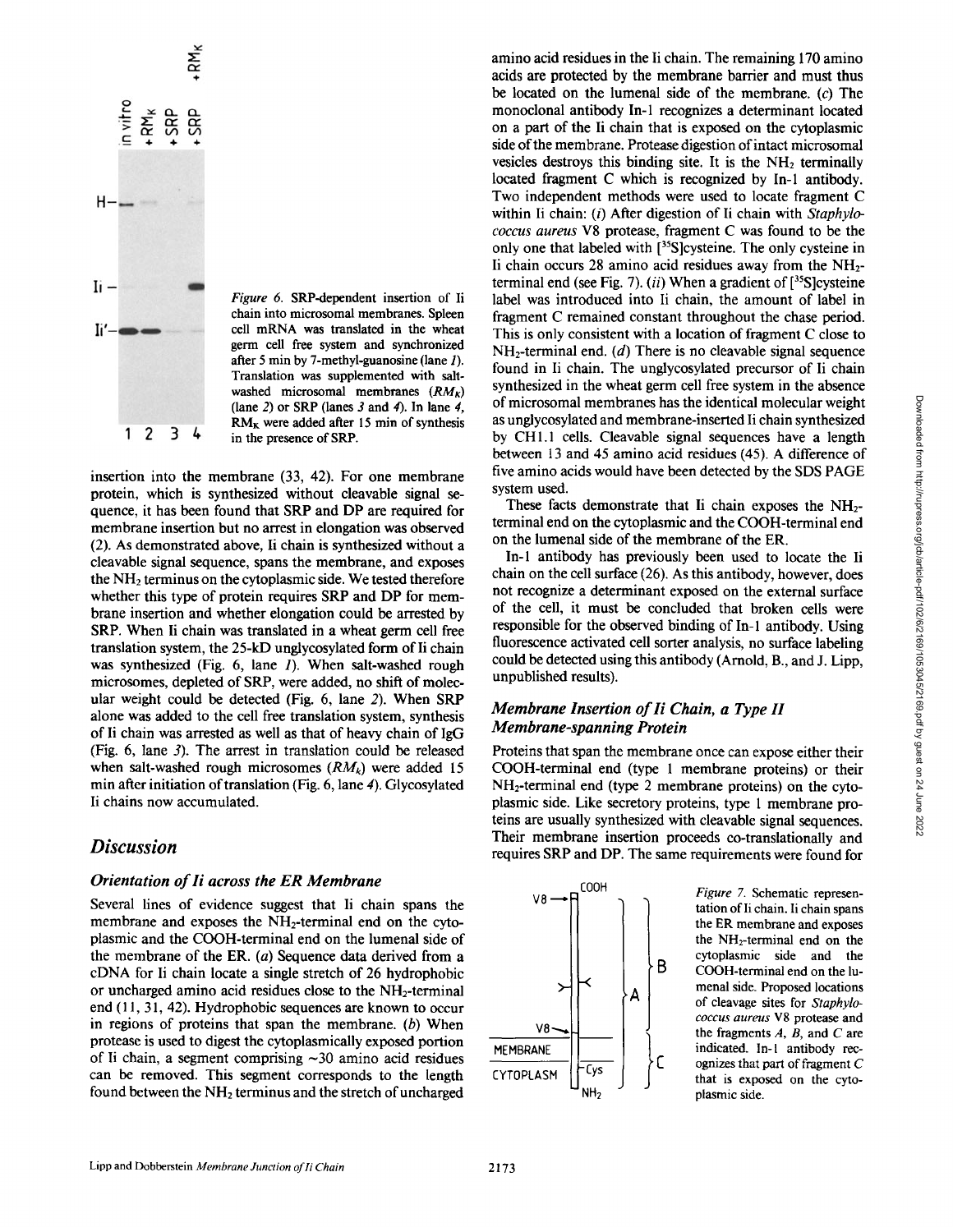**What mechanism can be envisaged for a common step in membrane insertion of secretory and type 1 and 2 membrane proteins? A very attractive possibility, first proposed by Inouye and his colleagues for the lipoprotein of** *Escherichia coli* **and further extended to membrane-spanning proteins, is that the insertion of the NH2-terminal portion of nascent secretory or membrane-spanning proteins into the membrane of the ER occurs in a loop-like fashion (14, 22, 45). This model is based**  on the assumption that the NH<sub>2</sub>-terminal end of the signal **sequence, cleavable or noncleavable, remains exposed on the cytoplasmic side of the ER membrane. Cleavage of the signal sequence then releases the new NH2-terminal end of the mature protein to the lumen of the ER vesicle. The cleaved signal sequence might remain in some or all cases buried in the membrane. Type l membrane-spanning proteins, like the H-2 antigens or VSV G protein, have in addition to a cleavable signal sequence a second stretch of uncharged amino acid residues located close to the COOH-terminal end. This functions as a "stop transfer" sequence and anchors the protein in the membrane. In type 2 membrane proteins with uncleaved signal sequence the single hydrophobic segment might perform two functions: (a) as a single sequence mediating SRPdependent membrane insertion, and (b) as a stop transfer sequence anchoring the protein in the membrane. Certainly further direct evidence is required for support of this model for membrane insertion of type 2 membrane proteins.** 

**We thank David I. Meyer and Christian Zwieb for helpful discussion and comments. We also thank Annie Steiner for typing this manuscript.** 

**This work was supported by a grant from the Deutsche Forschungsgemeinschaft.** 

**Received for publication 5 December 1985, and in revised form 27 February 1986.** 

#### *References*

I. Anderson, D. J., P. Walter, and G. Blobel. 1982. Signal recognition protein is required for the integration of acetylcholine receptor subunit, a transmembrane giycoprotein, into the endoplasmic reticulum membrane. J. *Cell Biol.* 93:501-506.

2. Anderson, D. J., K. E. Mostov, and G. Blobel. 1983. Mechanisms of integration of de novo-synthesized polypeptides into membranes: signal recognition particle is required for integration into microsomal membranes of calcium ATPase and of lens MP26 but not of cytochrome b5. Proc. Natl. Acad. *Sci. USA.* 80:7249-7253.

3. Blobel, G., and B. Dobberstein. 1975. Transfer of proteins across membranes. I. Presence of proteolytically processed and unprocessed nascent immunoglobulin light chains on membrane-bound ribosomes of murine myeloma. *J. Cell Biol.* 67:835-851.

4. Blobel, G. 1980. Intracellular protein topogenesis. *Proc. Natl. Acad Sci. USA.* 77:1496-1500.

5. Bonatti, S., and G. Blobel. 1979. Absence of a cleavable signal sequence in Sindbis virus glycoprotein PE2. J. *Biol. Chem.* 254:12261-12264.

6. Bonatti, S., G. Migliaccio, G. Blobel, and P. Walter. 1984. Role of signal recognition particle in the membrane assembly of Sindbis viral glycoproteins. *Eur..L Biochem.* 140:499-502.

7. Bonner, W. M., and R. A. Laskey. 1974. A film detection method for tritium-labeled proteins and nuclei acids in polyacrylamide gels. *Eur. J. Biochem.* 46:83-88.

8. Bos, T. J., A. R. Davis, and D. P. Nayak. 1984. NH<sub>2</sub>-terminal hydrophobic region of influenza virus neuraminidase provides the signal function in translocafion. *Proc. Natl. Acad Sci. USA.* 81:2327-2331.

9. Chiacchia, K. B., and K. Drickamer. 1984. Direct evidence for the transmembrane orientation of the hepatic glycoprotein receptors. J. *Biol. Chem.*  259:15440-15446.

10. Chirgwin, J. M., A. E. Prybyla, R. J. McDonald, and W. J. Rutter. 1979. Isolation of biologically active ribonuclei acid from sources enriched in ribonuclease. *Biochemistry.* 18:5294-5299.

11. Claesson, L., D. Larhammer, L. Rask, and P. A. Peterson. 1983. cDNA clone for the human invariant chain of class 1I histocompatibility antigens and its implications for the protein structure. *Proc. Natl. Acad Sci. USA.* 80:7395- 7399.

12. Dobberstein, B., H. Garoff, G. Warren, and P. J. Robinson. 1979. Cell free synthesis and membrane insertion of mouse  $H - 2D<sup>d</sup>$  histocompatibility antigen and  $\beta_2$ -immunoglobulin. *Cell.* 17:759-769

13. Dobberstein, B., J. Lipp, W. Lauer, and P. Singer. 1983. Biosynthesis and intracellular transport of Ia antigens. *In* Protein Synthesis. K. Abraham, T. S. Eikhom, and J. F. Pryme, editors. Humana Press, Inc., Clifton, NJ. 131- 142.

14. Engelman, D. M., and T. A. Steitz. 1981. The spontaneous insertion of proteins into and across membranes: the helical hairpin hypothesis. *Cell.*  .<br>23:411-422

15. Fields, S., G. Winter, and G. G. Brownlee. 1981. Structure of the neuraminidase gene in human influenza virus A/PR/8/34. *Nature (Lond.).*  290:213-217.

16. Garoff, H., K. Simons, and B. Dobberstein. 1978. Assembly of Semliki Forest virus membrane glycoprotein in the membrane of the endoplasmic reticulum in vitro. J. *Mot. Biol.* 124:587-600.

17. Garoff, H., A. M. Frisehauf, K. Simons, H. Lehrach, and H. Delius. 1980. Nucleotide sequence of cDNA coding for Semliki Forest virus membrane glycoproteins. *Nature (Lond.).* 288:236-241.

18. Gilmore, R., G. Blobel, and P. Walter. 1982. Protein translocation across the endoplasmic reticulum, i. Detection in the microsomal membrane of a receptor for the signal recognition particle. J. *Cell Biol.* 95:463--469.

19. Gilmore, R., G. Blobel, and P. Walter. 1982. Protein translocation across the endoplasmic reticulum. II. Isolation and characterization of the signal recognition particle. 3". *Cell Biol.* 95:470-477.

20. Holland, E. C., J. O. Leung, and K. Drickamer. 1984. Rat liver asialoglycoprotein receptor lacks a cleavable NH<sub>2</sub> terminal signal sequence. Proc. *Natl. Acad. Sci. USA.* 81:7338-7342.

21. Hortseh, M., and D. I. Meyer. 1984. Pushing the signal hypothesis: what are the limits? *Biol. Cell.* 52:1-8.

22. Inouye, S., S. Wang, J. Sekizawa, S. Halegoua, and M. Inouye. 1977. Amino acid sequence for the peptide extension on the prolipoprotein of the *Escherichia coli* outer membrane. *Proc. Natl. Acad. Sci. USA.* 74:1004--1008.

23. Jones, P. P., D. B. Murphy, D. Hewgill, and M. O. McDevitt. 1978. Detection of a common polypeptide chain in I-A and I-E subregion immunoprecipitates. *Immunoeytoehemistry.* 16:51-60.

24. Katz, F. N., J. E. Rothman, V. R. Lingappa, G. Blobel, and H. F. Lodish. 1977. Membrane assembly *in vitro:* synthesis giycosytation and asymmetric insertion of a transmembrane protein. *Proc. Natl. Acad. Sei. USA.* 74:3278- 3282.

25. Koch, N., and G. Hämmerling. 1982. Structure of Ia antigens: identification of dimeric complexes formed by the invariant chain. *J. Immunol.*  128:1155-1158.

26. Koch, N., S. Koch, and G. Hämmerling. 1982. Ia invariant chain detected on lymphocyte surfaces by monoclonal antibody. *Nature (Lond.).*  299:644-645.

27. Kvist, S., K. Wiman, L. Claesson, P. A. Peterson, and B. Dobberstein. 1982. Membrane insertion and oligomeric assembly of HLA-DR histocompatibility antigens. *Cell.* 29:61-69.

28. Laemmli, U. K. 1970. Cleavage of structural proteins during the assem-

bly of the head of bacteriophage T4. *Nature (Lond.).* 227:680-685. 29. Lee, J. S., J. Trowsdale, P. J. Travers, J. Carey, F. Grosveld, J. Jenkins, and W. F. Bodmer. 1982. Sequence of an HLA-DR  $\alpha$ -chain cDNA clone and intron-exon orgainzation of the corresponding gene. *Nature (Lond.)* 299:750- 752.

30. Lingappa, V. R., F. N. Katz, H. F. Lodish, and G. Blobel. 1978. A signal sequence for the insertion of a transmembrane glycoprotein. Similarities to the signals of secretory proteins in primary structure and function. Z *Biol. Chem.*  253:8667-8670.

31. Long, E. O. 1985. In search of a function for the li chain associated with la antigens. *Surv. Immunol. Res.* 4:27-34.

32. Meyer, D. I., and B. Dobberstein. 1980. Identification and characterization of a membrane component essential for the translocation of nascent secretory proteins across the membrane of the endoplasmic reticulum. *J. Cell Biol.* 87:503-508.

33. Meyer, D. i., E. Krause, and B. Dobberstein. 1982. Secretory protein translocation across membranes-the role of the "docking protein". Nature *(Lond.).* 297:647-650.

34. Moosic, J. P., A. Nilson, G. J. Hämmerling, and D. J. McKean. 1980. Biochemical characterization of Ia antigens. Z *Immunol.* 125:1463-1469.

35. Rapoport, T. A., and M. Wiedmann. 1985. Application of the signal hypothesis to the incorporation of integral membrane proteins. *In* Current Topics in Membranes and Transport. Vol. 24. F. Bronner, editor. Academic Press, Inc. New York 24:1-63.

36. Roberts, B. E., and B. M. Paterson. 1973. Efficient translation of Tobacco Mosaic virus RNA and rabbit globin 9S RNA in a cell-free system from commercial wheat germ. *Proc. Natl. Acad. Sci. USA.* 70:2330-2334.

37. Rothman, E. J., and H. F. Lodish. 1977. Synchronized transmembrane insertion and glycosylation of a nascent membrane protein. *Nature (Lond.).*  269:775-780.

Downloaded from http://rupress.org/jcb/article-pdf/102/6/2169/1053045/2169.pdf by guest on 24 June 2022